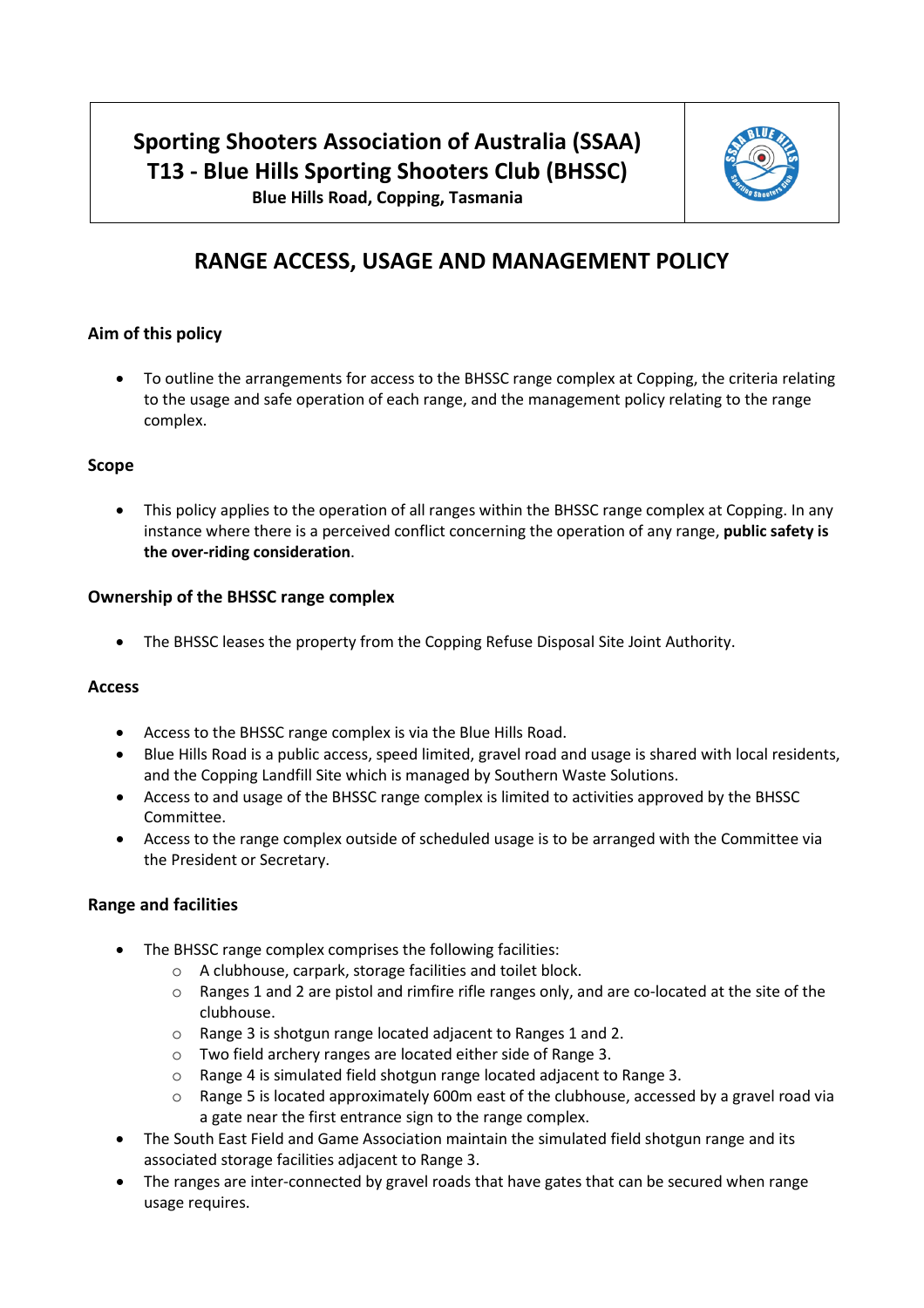## **Features of individual ranges**

- Ranges 1 and 2
	- o Suitable and limited to pistol and rimfire rifle, and target archery.
	- o Target range is limited to 200m.
	- $\circ$  Comprised of fixed, bench-rest firing positions and standing pistol firing bays.
	- o Fixed lighting is available to enable night firing activities.
- Range 3
	- o A dedicated, five position, 'Down-The-Line' shotgun range with a remotely activated clay target machine.
	- $\circ$  Can accommodate a 5-stand layout with multiple, movable clay target machines.
- Field Archery Ranges
	- $\circ$  Suitable for field archery events where movement by the archer between the target butts is required.
	- o One field archery course is situated above Range 3 on the simulated field shotgun range.
	- o The second archery course is situated on the left side of Range 3.
- Range 4
	- $\circ$  A simulated field shotgun range with multiple firing points using moveable clay target throwers.
- Range 5
	- o Suitable for pistol, rimfire and centrefire rifles.
	- o The range is based on a covered firing area with hard-standing.
	- o Target range is limited to 500m.
	- $\circ$  Comprised of fixed, bench-rest firing positions and an area for prone and standing firing.
	- $\circ$  A controlled access road runs across the length of Range 5 and is located approximately 50 metres to the rear of the 500 metre target line

#### **Limitations on use of specific ranges**

- Ranges 1 and 2
	- o When Range 4 is being used for simulated field shotgun or field archery, Ranges 1 and 2 are not to be used.
	- o Centrefire rifles are not permitted on this range.
- Range 3
	- o When Range 3 is in use, neither of the adjacent field archery ranges are to be used.
- Range 4
	- o When the simulated field shotgun range is in use, no other ranges in the BHSSC range complex are to be used.
- Range 5
	- o Range 5 is limited to centrefire rifle calibres up to and including .378 Weatherby Magnum.
- All ranges
	- o Full metal jacket pistol ammunition is banned from all ranges within the BHSSC range complex.

#### **Range safety flags, range opening and closure procedures**

- Red range safety flags are a mandatory requirement and alert members of the public that the range is in use.
- No firearms are to be taken onto the range until the range is properly opened by an authorised Range Officer.
- When any range is in operation at the range complex, the first Range Officer to arrive for the day is to ensure that the following actions take place: